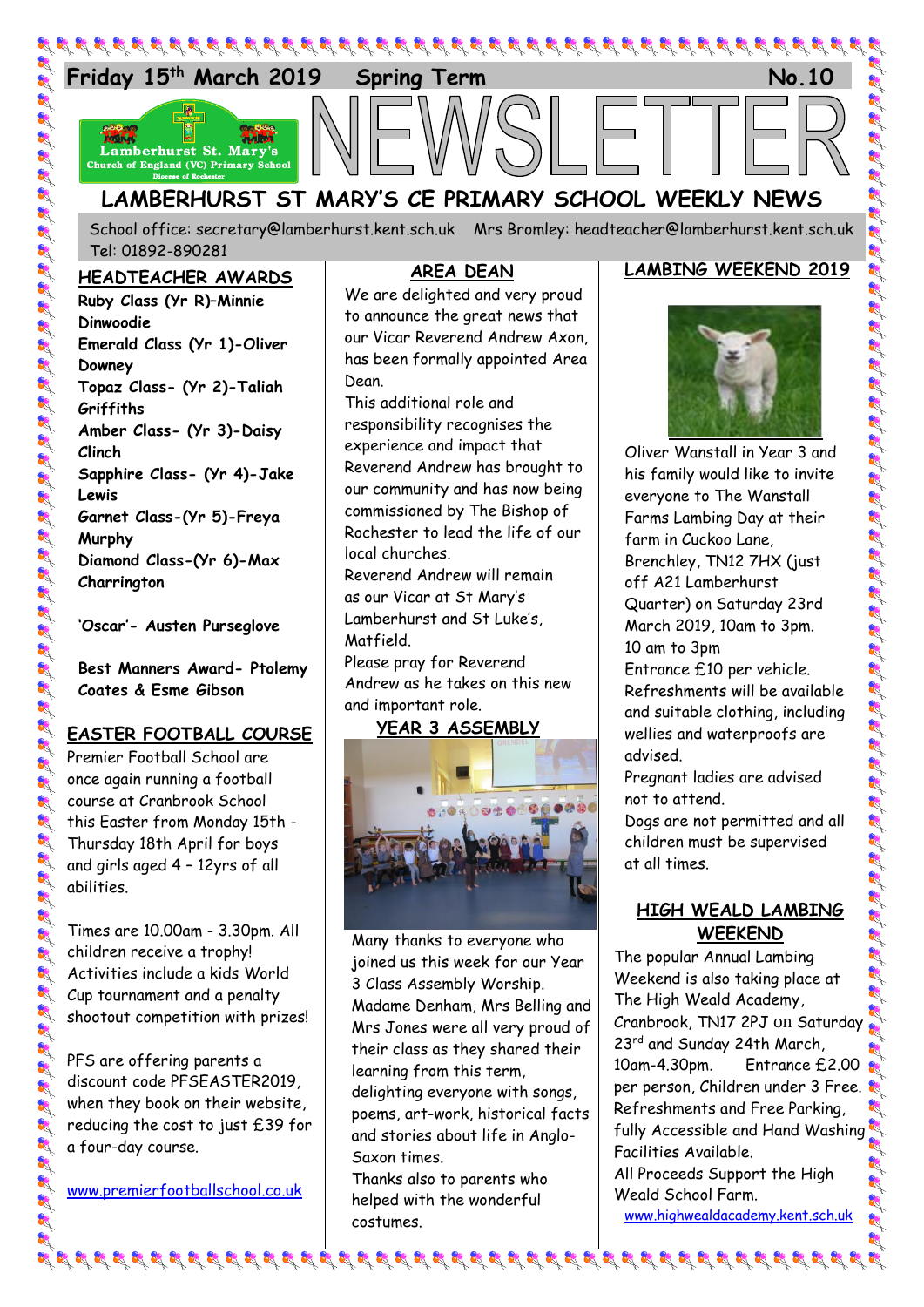## **YEAR 2 CLASS ASSEMBLY WORHIP & CHARITY SALE**

Next Wednesday family members are warmly invited to join us for the Year 2 Class Assembly Worship at 9.05am. After the assembly Cecily, Grace, Isla and Alissia will be holding a small sale of bespoke items that they have created to raise some more money for our NSPCC Charity Appeal.

The girls have made bracelets and produced artwork, which has been made into professionally printed cards (Thank you to Dad-Spencer for arranging this!). Our young charity entrepreneurs have also recruited some Mums, Dads and Grandparents to bake cakes, which will also be for sale! None of the items will have specific prices but your generous donations will be much appreciated….so please bring some money with you!

Any cakes or items left over will be offered for donation sale at Pick-Up time. *Today you will also receive in school bags:* Every Family ~ St Mary's Church Invitation Every Family ~ PTA Easter Disco booking form Every Family ~ Premier Camps Holiday Clubs Flyer Every Pupil ~ Class Photograph Proofs

### *Today you will also receive via ParentMail:*

Every Family ~ Evolution Tennis Easter Tennis Camps Flyer Year 5 Parents ~ Secondary school Open Day dates

## **YEAR 5 PARENTS**

Year 5 parents will receive an important ParentMail attachment with today's newsletter.

The attached document contains information on all the Open Mornings, Open Evenings and Taster/Experience Days being held at local secondary schools for entry in September 2020. Please keep this information to hand so that you can arrange to visit schools ready for your child's secondary transition in September 2020. Each school has their own specific dates and arrangements and these are laid out clearly in the table.

#### **FAMILY CONCERT**

The Maxwell String Quartet will be performing a family concert especially aimed at families with Children aged 7- 13 Years.

It promises to be an exciting show exploring the magical world of the string quartet and is taking place tomorrow, Saturday 16th March, 3-4pm at Tonbridge Parish Church. Adults £5, Children & Under-25s free. Under-16s must be accompanied by an adult ticket holder.

For more information and to book tickets visit:

# [www.tmc.org.uk](http://www.tmc.org.uk/)



Well done to Piers Hancock in Year 5 who made a Red Nose Day cake for his class to enjoy today.

# **YEAR 4 FOREST SCHOOL**



This week at Forest School, after a site safety check due to Storm Gareth, Sapphire Class went for their second session at the Gravel Pit. This week they created dreamcatchers, using withies, string and a variety of recycled materials. Another exciting addition was a rope swing which everyone enjoyed! The session ended with a mindfulness session, finding our own 'sit spot' and quietly listening to the sounds of the woods.

## **WASTE WEEK**



This week we have launched Waste Week. Every child has been asked to monitor the recycling and rubbish in their homes for 3 days. Already some results have started to be returned to Sapphire Class, keep them coming on your recycled bits of paper! The instructions were sent out by Parentmail.